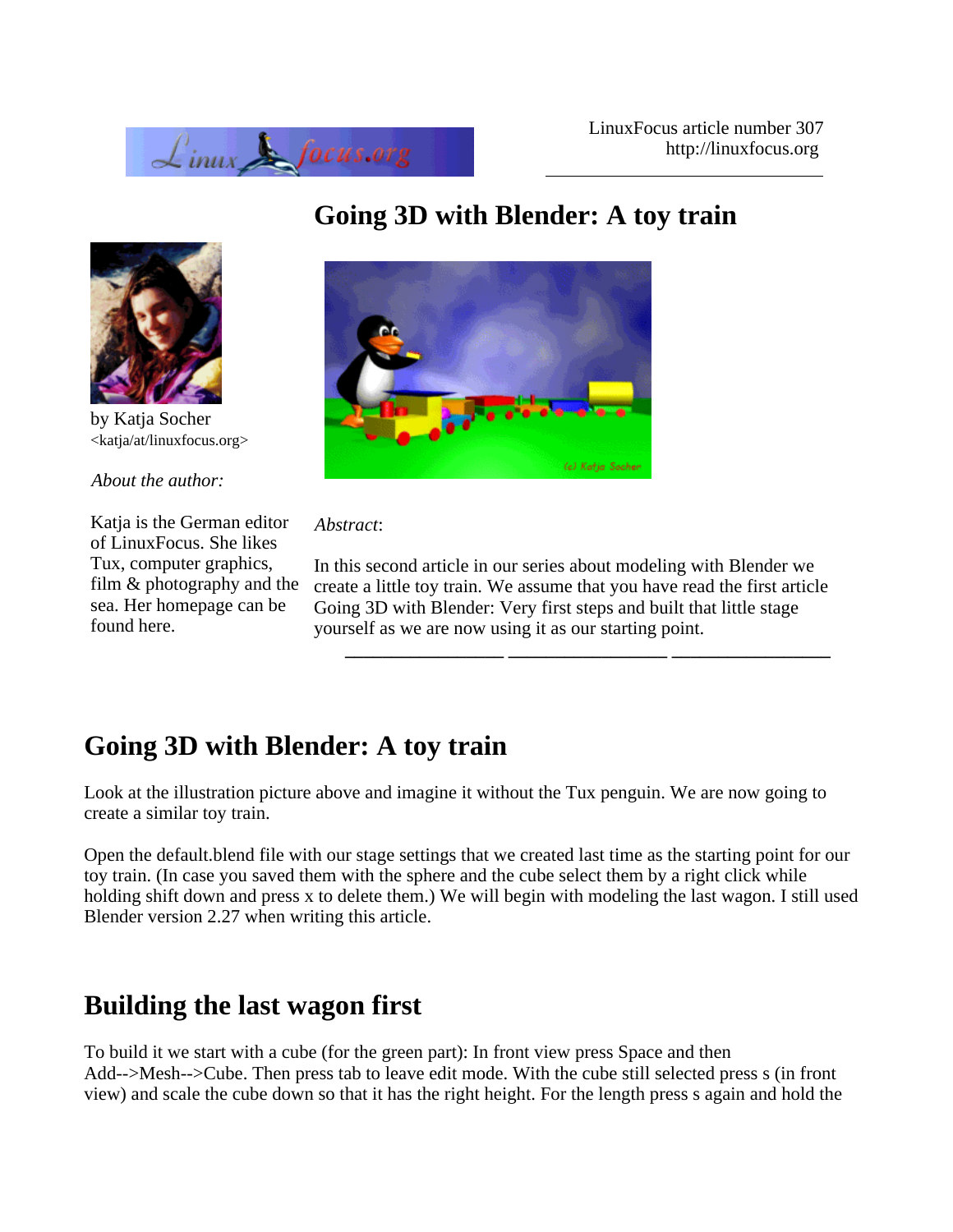middle mouse button down while moving the mouse to the right. This way you restrain the change in size to the side you are moving the mouse. Finally for the width go to side view, press s and again move the mouse to the right while holding the middle mouse button down.

Sometimes you will find that Blender doesn't want to do what you intended to do. So you also have the possibility to work with numerical values. Just hit n to get to the menu and change the x,y and z values accordingly.

To give it a green colour go to the material button and the white button, click "add new" and change the colour to green (to get exactly my colour:  $R=0$ ,  $G=0.82$  and  $B=0$ ). You can either move the sliders with the mouse or you can left click on the letters and then type in the values.

Now we need wheels for our wagon. In front view press Space, then Add-->Mesh-->Cylinder (leave the vertices at their default value of 32) and tab to leave edit mode. Make the cylinder a bit smaller and thinner as you did with the cube: in side view first press s and scale the whole cylinder down then press s again and hold the middle mouse button down while moving the mouse to the right (or hit n to use the numerical values) to make the cylinder thinner. Give it a red material (go to the material button, then press the white button and "Add new" and move RGB to 1, 0 and 0 respectively), then in top and front view place it (press g and move the mouse) on one side of the wagon. The first wheel is ready.

Copy it by pressing shift  $+$  d and move (press g) the second wheel to its place. Repeat this until you have all four wheels in place.



Fig.1 Wheels and green part of the last wagon

Now we still need to build the yellow load of the wagon. In side view hit Space--> Add-->Mesh-->Cylinder, then tab and in top view scale it down (press s) so that the width is as big as the width of the green part. Now press s again and restrain the scaling to the length again (move the mouse to the right while holding the middle mouse button down or hit n to use numerical values). The load should fit exactly on the wagon. Now click g and in front view place the load on the wagon if you haven't done it already and by going to the material button, clicking "Add new" and changing the colour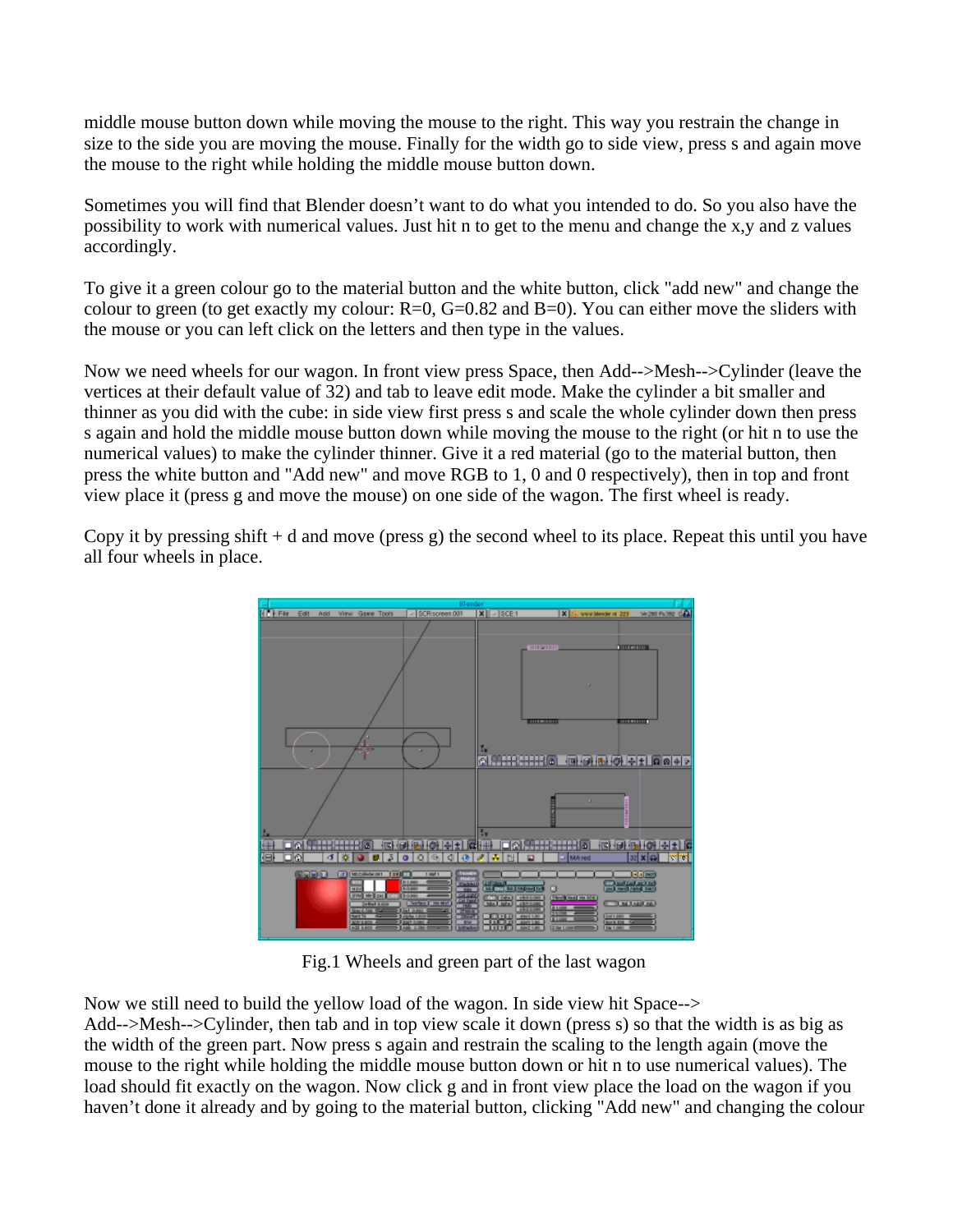sliders to  $R=1$ ,  $G=1$  and  $B=0$  you change the colour of the load to yellow. The first wagon is ready! Congratulations!

# **The dark blue wagon**

Next is the dark blue wagon which is quite easy to build as you probably already see. In front and top view just select the green cube and the four red wheels by right clicks while holding shift down (in case some other part is also selected unselect it by another right click while still holding shift down) and then duplicate it by pressing shift + d. In top view move it to the left and place it besides the other wagon. In front view change the height of the wagon by right clicking on the cube, then clicking on s and moving the mouse upwards a bit while holding the middle mouse button pressed. Now move the whole cube a bit up and give it a dark blue colour by going to the material button, click "add new" and move the RGB sliders to blue  $(R=0, G=0, B=1)$ .

It might be a good idea to name the materials according to their colour. So left click in the field that starts with MA: and replace the default Material.00x by typing blue. Do the same for the red, yellow and green materials (e.g. select a wheel and go to the material button, the red colour is shown now, left click in the field that starts with MA: and replace the default Material.00x by typing red and so on.)

|  | MA:blue |  |  |
|--|---------|--|--|
|  |         |  |  |

Fig.2 Naming the blue material "blue"

By the way you can use + and - of the numpad to zoom in and out of your views. If you want to change the section that is visible after you have zoomed in for example you can move within the view by pressing shift and the middle mouse button while moving the mouse.

Depending on how big you have made the two wagons it can be necessary to scale them down when you add more wagons as you won't be able to see them on your rendered image otherwise. Just select all objects that belong to the train either by clicking b and marking (draw a rectangle around) the two wagons (shift + right click on objects you just unintentionally selected by this) or by holding shift down and clicking on every little object individually, then press s and change the size of all wagons. This way all wagons will get the same change in size and will so fit nicely to each other.

The wheels of our wagons should also slightly touch our floor. By scaling them down they have probably moved themselves up a bit so press g and move everything down on the floor again.

You can always press F12 to make a render and see if the train looks good.

# **The orange wagon with red and green cylinders**

The third wagon is easy as well: Again select the green wagon and its four wheels (click b and mark the objects (draw a rectangle around them), make sure that only the objects you wanted to select are really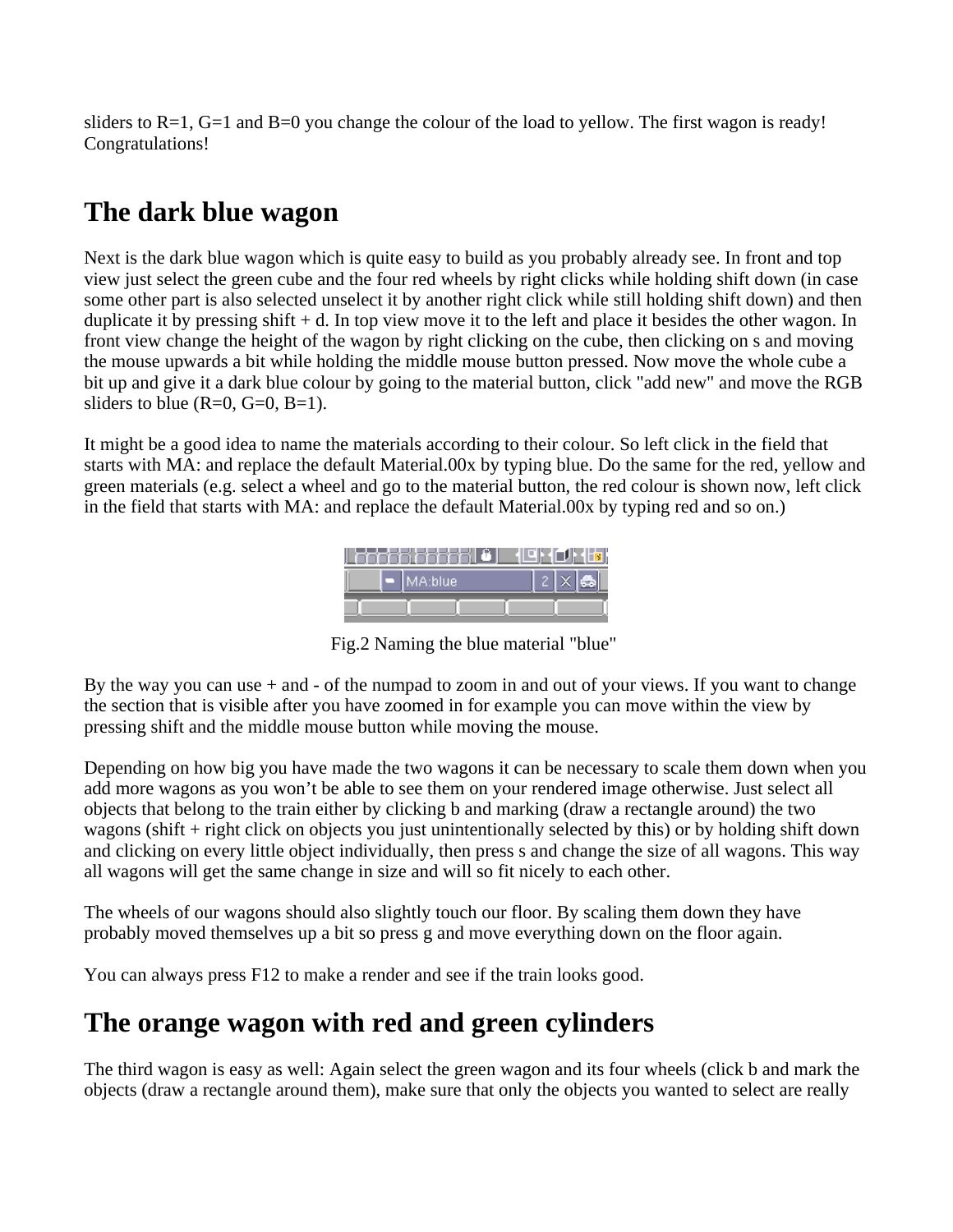selected, otherwise unselect them by shift + right click), duplicate it (shift + d) and move it to the left of the dark blue wagon. Change the colour of the wagon to orange (right click on the cube to select it, then go to the material button, press "Add new" and change the colour sliders to R=1, G=0.647, B=0, don't forget to name your material "orange" then). Now in top view click with the red-white cursor in the middle of the right part of the wagon, then press Space-->Add-->Mesh-->Cylinder, then tab to leave edit mode. Scale the cylinder down (press s) and then in front or side view place (press g) the cylinder on top of the wagon and scale the height up (press s again with holding the middle mouse button down to constrain the scaling) and give it a red colour (go to the material button and click the white button and then red.

The cylinder should now be in the middle of the right part of the wagon (you can see this e.g. in top and front view). Next you only need to duplicate it (shift +d), place it (press g) in the middle of the left part of the wagon and change the colour to green (go to the material button and choose "green" from the list of materials).

Now the third wagon is ready too!

### **The red and green wagon**

For the forth one select all parts of the dark blue wagon, duplicate them (shift +d) and move them to the left. Select the dark blue cube (right click) and change the colour to green. Now in front view duplicate it and place it on top of the other. Change the colour to red. That's it already.

#### **The orange wagon**

The same for the next one: In top view select all parts of the dark blue wagon (right click on the blue wagon, then click b and mark the objects), duplicate them and move them to the left. Now select the dark blue cube (right click) in front view again and change its height and its colour (to orange). As the cube will move a bit downwards by scaling it up, move it a bit up. Here we go.

### **The light blue wagon**

By now you should have some practice with moving, scaling, rotating and changing colours. So for the last wagon we will use a new technique.

As you can see it is different from the others as it is open on top. To create it add a grid in top view (hit Space, then Add--> Mesh--> Grid). You are asked for Xres and Yres, choose 8 with both. Click tab twice and select the two outer lines of all four sides (click on b and mark the two lines on top, then click b again to mark the next two lines until you have selected all the two outer lines of the grid).



Fig.3 The grid with the two outer lines of all four sides selected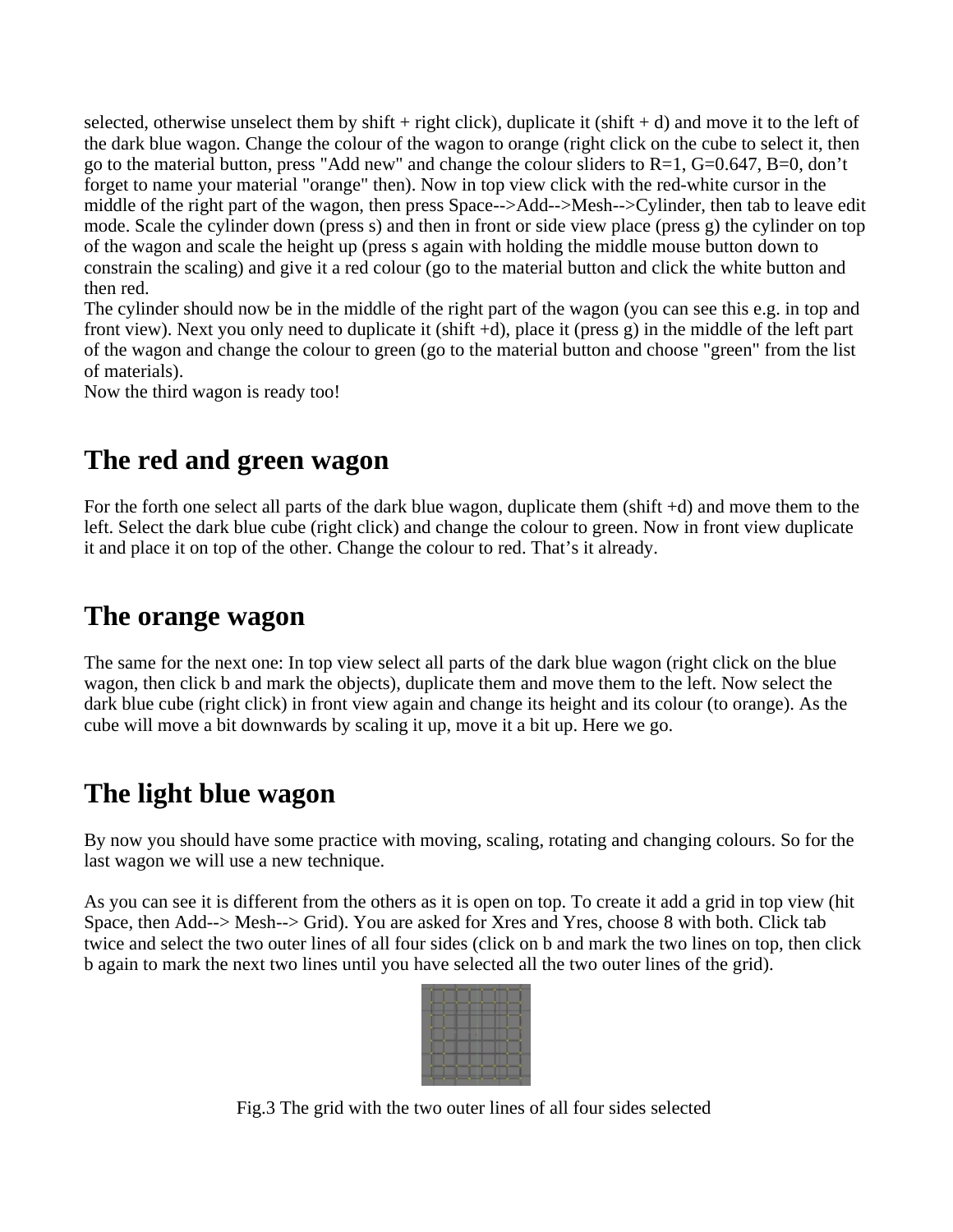Now in front view extrude the selected points by pressing e and moving the mouse upwards. By extruding you create three-dimensional geometry out of flat, two-dimensional shapes and it is a technique you will frequently use when you work in 3D.

The rest you should already know by now: Click tab to leave edit mode. Give it the right size (press s and scale it to make it fit to the other wagons) and a light blue colour  $(R=0 G=0.714, B=1)$ , add the four wheels by copying them (shift +d) from another wagon and place them accordingly (press g).

Finally you hit Space and then Add-->Mesh-->UVsphere (change both, the number of the segments and the rings back to 32) to add the sphere. Press tab, scale the sphere down (press s), place the sphere inside the wagon (press g) and change the colour to pink (go to the material button, then click the white button and "Add new", then move the colour sliders to  $R=0.8$ ,  $G=0$  and  $B=1$ ). Now go to the edit button (the button that looks like a square with yellow edges) and press "set smooth" (as you already did with the sphere in our previous article). The sphere will get a much smoother look (a smooth surface).

#### **The connection between the wagons**

Before modeling the locomotive let's first connect our wagons: Again add a grid (I chose 8 for the values of Xres and Yres again but you could also choose Xres=8 and Yres=2..) in top view to our scene, extrude it a little bit in front or side view by pressing e and moving the mouse, then press tab to leave edit mode and now in top view again resize it (press s). Its length should be from the center of one wagon to the center of the other with a little space between the two wagons and it shouldn't be larger than one-third of the width of the wagons (see Fig.4 and 5). Give it a material  $(R=0, G=1, B=1)$ . Duplicate it (shift +d) and place it between all wagons (don't forget the one between the last wagon we modeled and the locomotive).



Fig.4 The grid for the connection between the wagons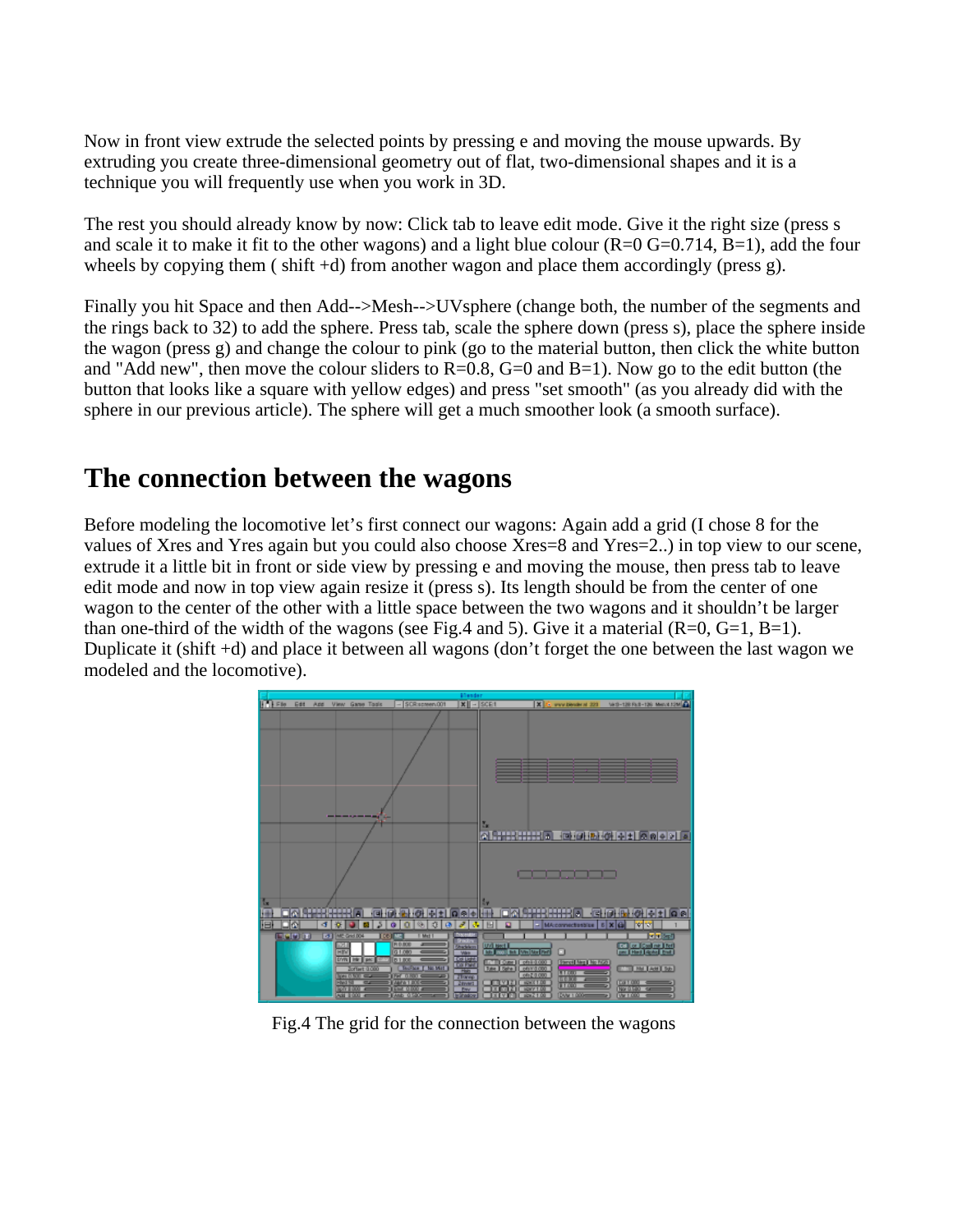

Fig.5 A connection grid between a wagon

### **The locomotive**

Now the locomotive shouldn't be too difficult either: Again add a grid (Xres and Yres being 8 again) to our scene in top view. Then extrude it (press e) in front view. Press tab twice and select (click on b, then mark with the mouse) only the right upper half of the locomotive (the four points on top and to the right). Extrude (press e) this part upwards again. Now give the whole object a yellow colour.

The four upper points should still be selected, extrude (press e) them again (but only a little bit). The new upper points are selected now. Still having them selected press s while holding shift down and move the mouse away from the model to make this part bigger (see Fig.6). Now we have the outline.

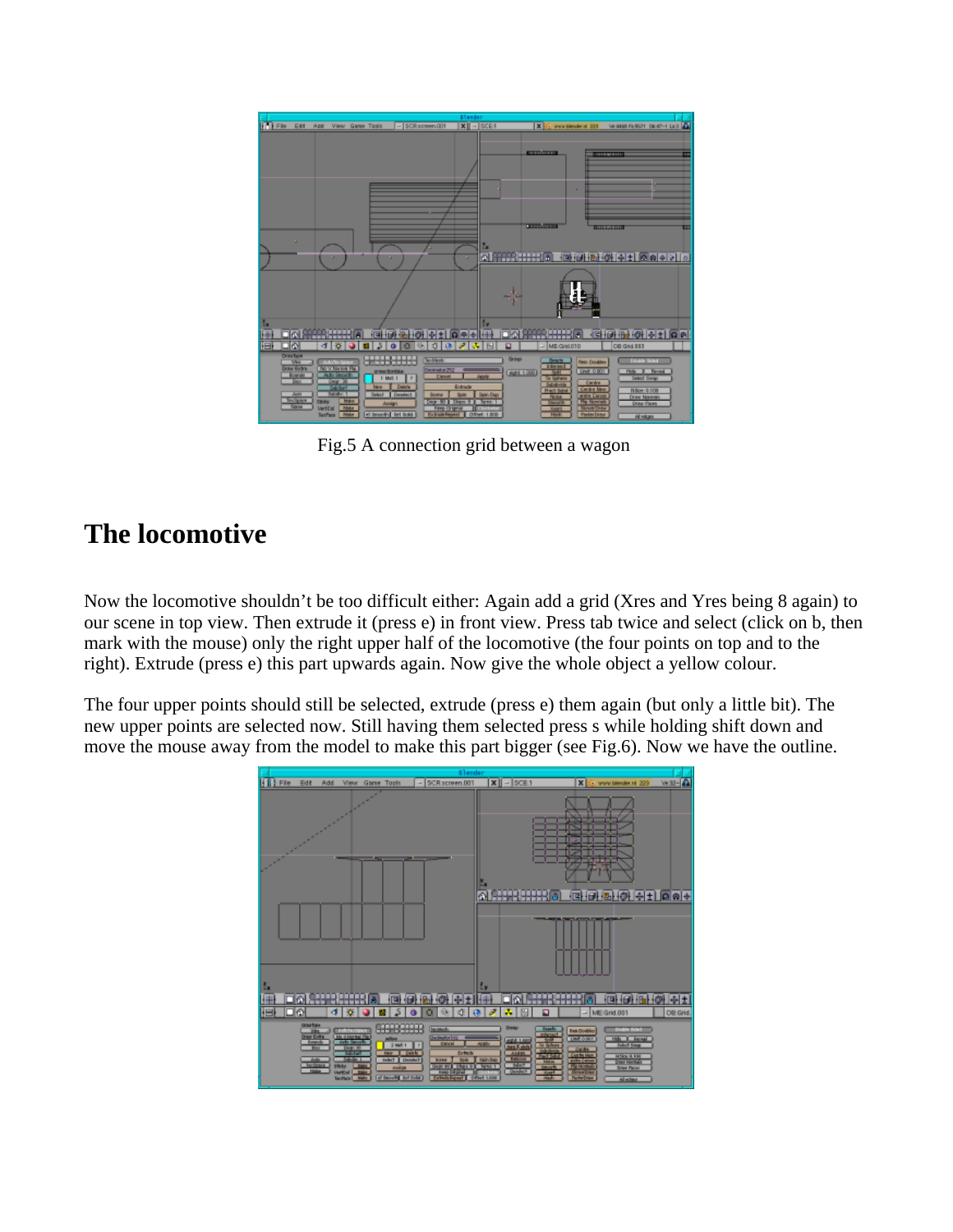To give the roof of the locomotive the blue colour select the first line of points below them as well (at the moment only the top upper line is selected, to select the line below them as well press b and mark the line as always before). Then go to the edit buttons and press "new" under the box where the colour is displayed. Next press the "Select" box. Before pressing "Assign" go back to the material button again and click on the blue material. (Note that if you wanted to change the colour to one that doesn't already exist you first have to press "Add New" before you change the colour sliders to your chosen colour.)



Fig.7 The buttons to assign more than one colour to one object

The rest is "old stuff" again: Scale the locomotive to a size that it fits to the other wagons (press s), add the wheels like for all the other wagons and place the locomotive to the left of the other wagons. Then duplicate (shift +d) the red cylinder from the wagon with the two cylinders, resize it (press s) and place it in front of the locomotive. Duplicate and resize this again (it should have half the length of the other), move it to its place and you have successfully modeled your toy train!

Here is a screen shot of the three different views in Blender: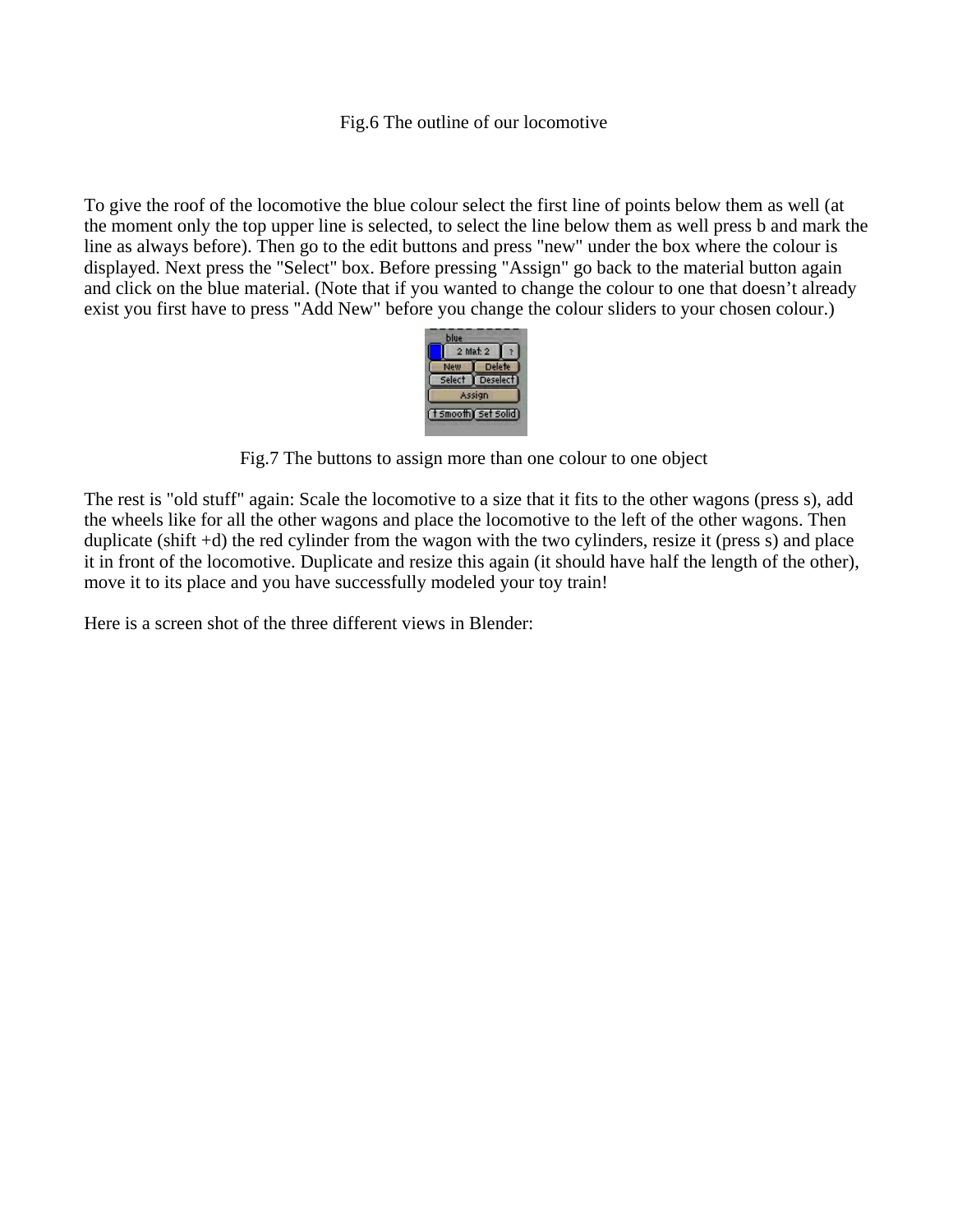

Fig.8 Our train in the three different views

# **Finally**

Your toy train is ready now. But somehow if you render it (press F12) no shadows are displayed (even though you have pressed the Shadow button in the Display menu). Just select the spot light and press the "Only Shadow" button in the lamp button menu. Now give the spot light a higher energy level (e.g. a value of 5.0) and render your image again. There should be some shadows visible now.

Time to admire your work! :)

Here is our train: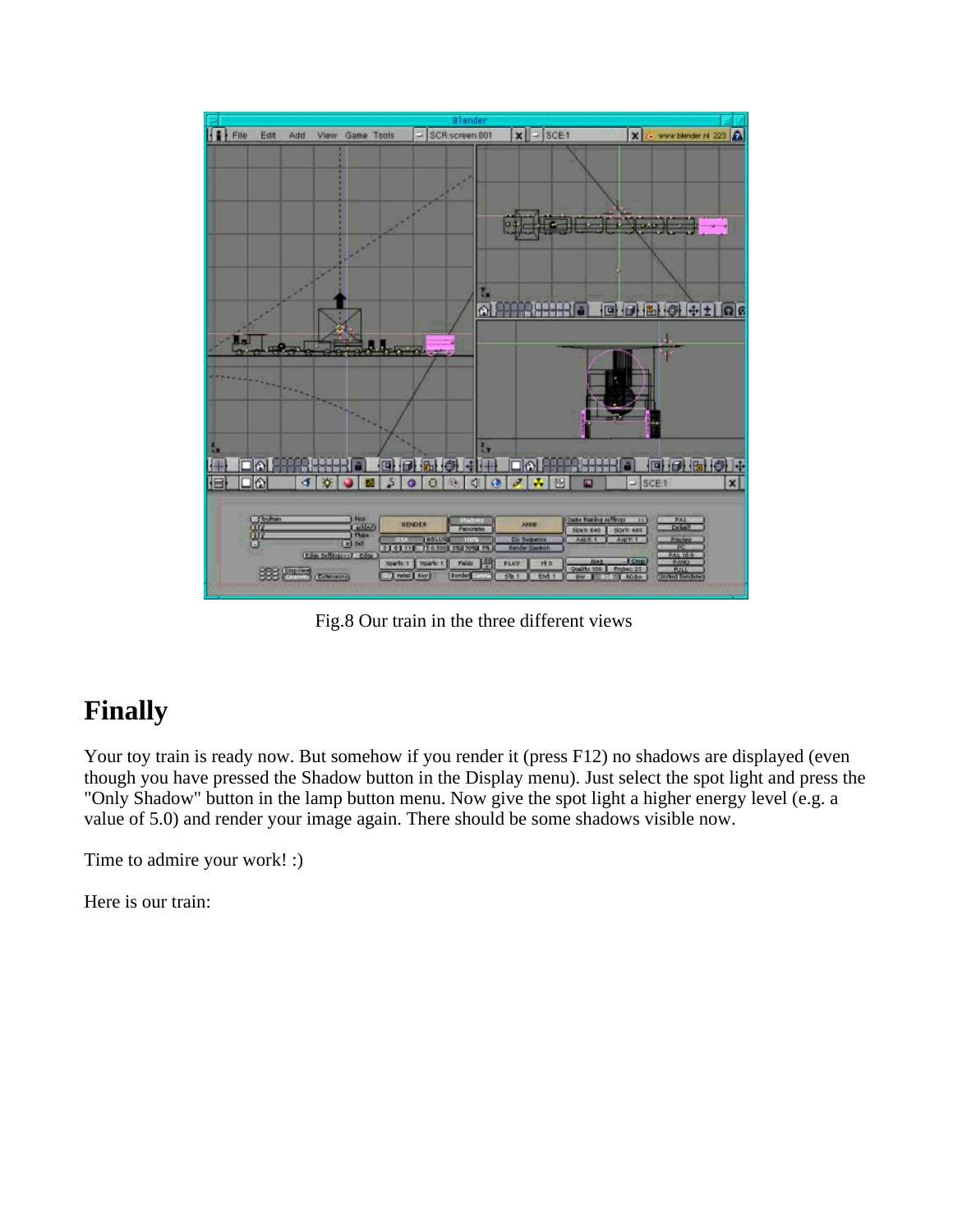

Fig.9 Our train

If you move the camera a bit up in side view and then rotate it so that it looks down on the train you get this:



Fig.9 Our train from above (click on the image to get it in big)

To save it as a .jpg image enter the directory and file name in the field with the default entry /render (left click, then type in the name) and also press the Extensions button. With this button pressed the picture is actually saved with the extension .jpg (or whatever format you choose) while otherwise the extension is not shown. Press the OSA button plus any of the numbers below (for quality), press the shadows button to see the shadow the train creates, change the End:250 field to End:1 (either make a left click and move the mouse to the left until the number has changed to 1 or hold shift down while left clicking in the field and then type in the value), choose the values of SizeX and SizeY depending on how big you want your image to be, choose Jpeg or any other format, press the RGB button and when you now hit the anim button your rendered image is finally saved.

Don't forget to save your train as a .blend file as well (go to the menu --> Save as --> type toytrain.blend (or however you want to name it)-->Save file) so that we can reuse it again next time!

Have fun and happy blending:)